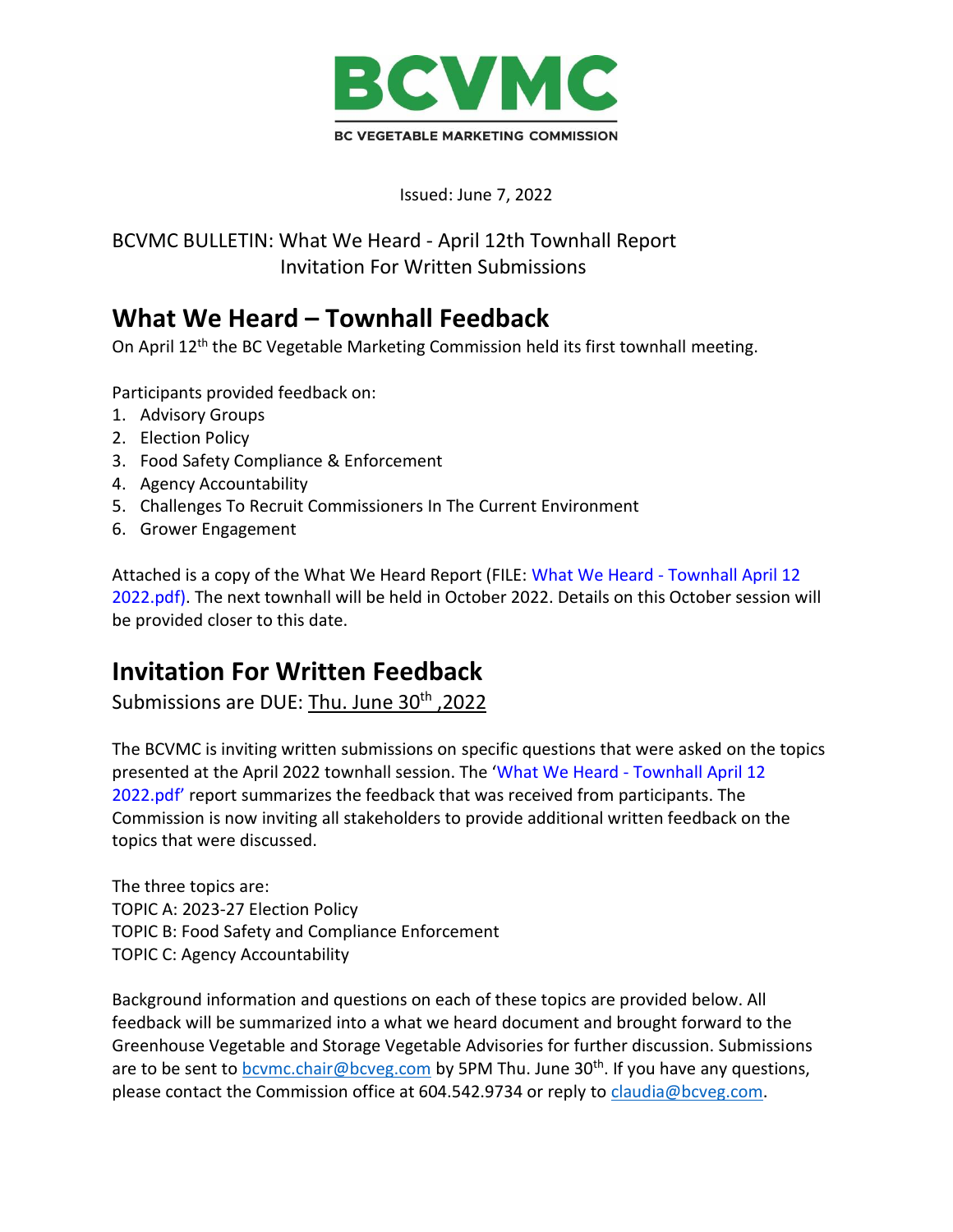

## **TOPIC A: 2023-27 Election Policy**

The 2023-27 election policy (attached file: 2023-27 VMC Election Policy Draft.pdf) has been drafted to add greater clarity and includes the following key changes:

- Elimination of district and crop type representation. Commercial producers are elected to three (3) greenhouse at large and (3) storage crop at large member positions.
- A formal election policy review is extended from 3-years to every 5-years.
- Member terms are extended from 2-year to 3-year staggered terms.
- Adoption of the interim merit-based independent commissioner appointment process as the permanent policy.

#### NOTE:

The 2023-27 drafted election policy adopts the BCFIRB directive that producers who are agency directors may not serve as commissioners. However, the Commission has considered the feedback received from the townhall session and will continue to assess the impact of this restriction and engage the industry in discussion. If election policy amendments that address this restriction are warranted, the Commission will consult with BCFIRB and can initiate a review of the election policy prior to the scheduled 5-year review.

#### QUESTIONS:

- 1. What are the pros and cons of not having agency directors being eligible to sit on the Commission? Are there other ways that we can ensure the voice of this segment of the industry is heard to inform the work of the BCVMC?
- 2. Do you have concerns about both district and greenhouse crop specific representation subcategories being removed? What are they?
- 3. Is it necessary and effective to place restrictions on elected commissioner positions to ensure representation across agencies and avoid concentration of commissioners that market through the same designated agency?
- 4. Many industries have moved to online voting to support access and ease of participation. What are the pros and cons of voting on-line? Are you in favour of online voting?
- 5. Are there any other amendments to the 2023-07 draft election policy documents that should be considered? (See attached file: 2023-27 VMC Election Policy Draft.pdf)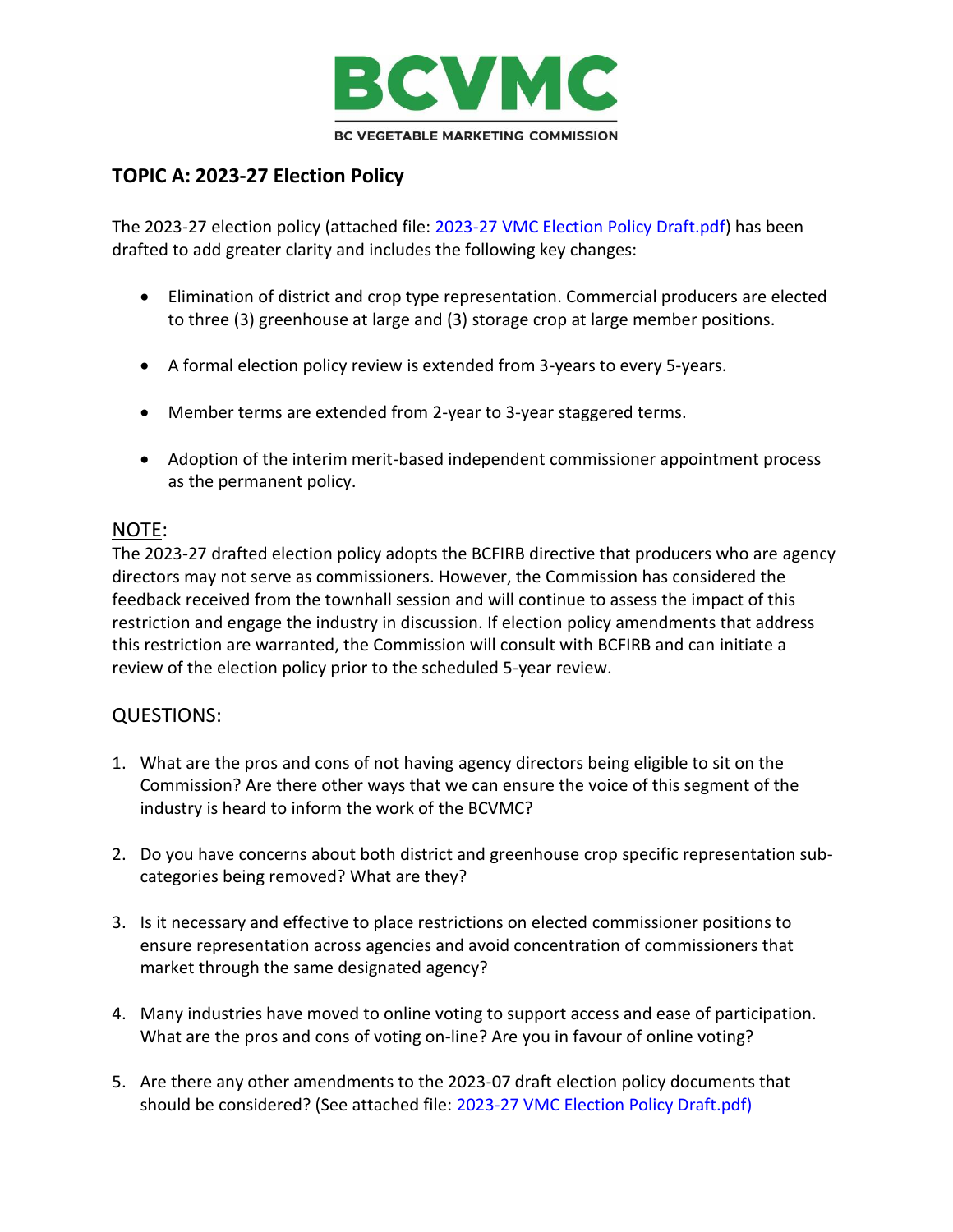

### **TOPIC B: Food Safety and Compliance Enforcement**

- The BCFIRB developed an "Administrative Penalties Framework for Commodity Boards" (Framework) and finalized this Framework on May 19, 2021.
- Under the authority permitted in the Natural Products Marketing Act (NPMA) and within the Framework developed by BCFIRB, fines up to \$10,0000 (Administrative penalties) can be used by the BCVMC to encourage swift compliance to food safety (biosecurity) programs by producers.
- The Grower Marketing Agreement (GMA) between a producer and an agency require that the producer commit to a recognized third party audited certification program.
- The BCVMC now needs to determine if it plans to make food safety (biosecurity) programs mandatory in the General Order and utilize administrative penalties as a suitable graduated enforcement tool for mandatory food safety (biosecurity) programs.

#### QUESTIONS:

- 1. What are the pros and cons of making food safety certification a requirement for market access in the BCVMC General Orders?
- 2. How will the adoption of admin penalties for food safety (biosecurity) programs impact the industry? Would this impact be desirable or harmful?
- 3. What would the graduated enforcement process look like?
- 4. Are there certain food safety (biosecurity) programs the Commission should make mandatory, based on a food safety risk assessment to regulated vegetables?